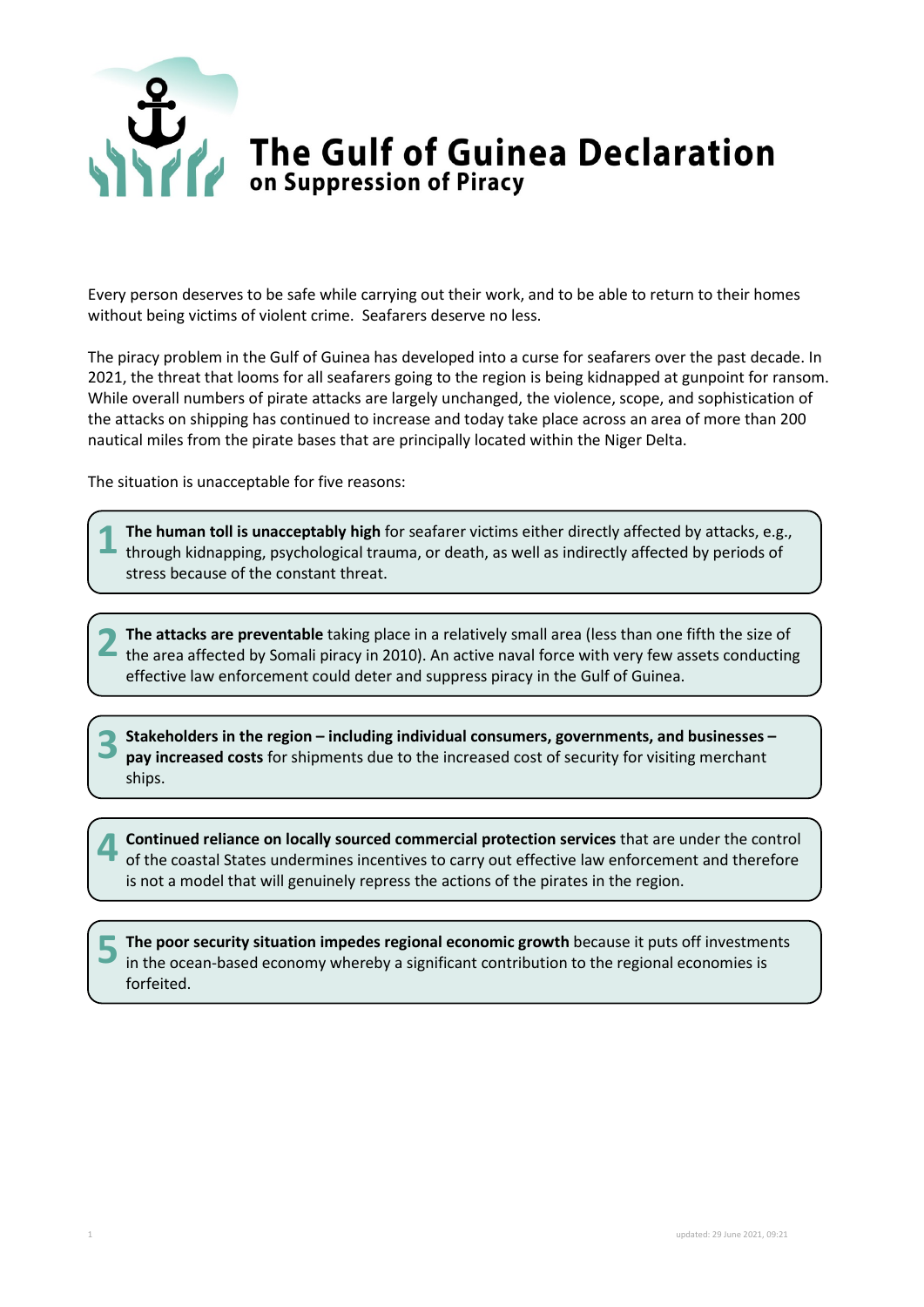

## **Declaration:**

We, the signatories to the Gulf of Guinea Declaration on Suppression of Piracy, demand that no seafarer should face the grave risks of kidnapping and violence when transporting cargo, supporting the offshore sector, or fishing in the Gulf of Guinea.

We recognise the important steps taken and positive initiatives underway by coastal States in the region. We call on all stakeholders e.g., coastal and flag States, shipowners, charterers, maritime organisations, importers and exporters, oil, and mining companies, offshore operators, fishers, supranational organisations, labour unions and NGOs, to sign this pledge and join together in a coalition to end the threat of piracy in the Gulf of Guinea through:

- **Tangibly supporting antipiracy law enforcement (as mandated by international law including** international treaties, e.g. the United Nations Convention on the Law of the Sea) by non-regional naval forces providing a capable incident response capability to complement regional coastal States' antipiracy law enforcement operations;
- **Enhancing regional capacity building with priority given to those coastal States which demonstrate the** will to participate actively in law enforcement at sea;
- Encouraging non-regional navies to work actively together with each other and the Gulf of Guinea coastal States' antipiracy law enforcement forces and agencies to supress the pirate threat;
- Supporting the deployment of law enforcement staff from regional coastal States on non-regional navy ships for capacity building purposes and to assist in the arrest and prosecution of pirates;
- **Facilitating the implementation of effective shipboard defensive measures within the region, including** via the BMP West Africa guidance and through other onboard active and passive protective measures;
- Improving domain awareness (e.g., via radars on offshore platforms) and sharing of relevant information between antipiracy law enforcement forces and agencies;
- Increasing effective law enforcement activity ashore to disrupt the underlying criminal enterprises where they are based;
- **Providing prison facilities for arrested pirates (ideally in the region), and encouraging coastal States in** the Gulf of Guinea to actively prosecute;
- **U** Working towards improving the transparency between law enforcement agencies, military forces, and protection services; and
- **Actively conveying the messages above to relevant stakeholders.**

We firmly believe that piracy and attempts at kidnapping are preventable; as a minimum we need to see, by the end of 2023, that:

- The number of attacks by pirates should be reduced from current levels by at least 80%; and
- No seafarers should have been kidnapped from a ship in the preceding 12-month period.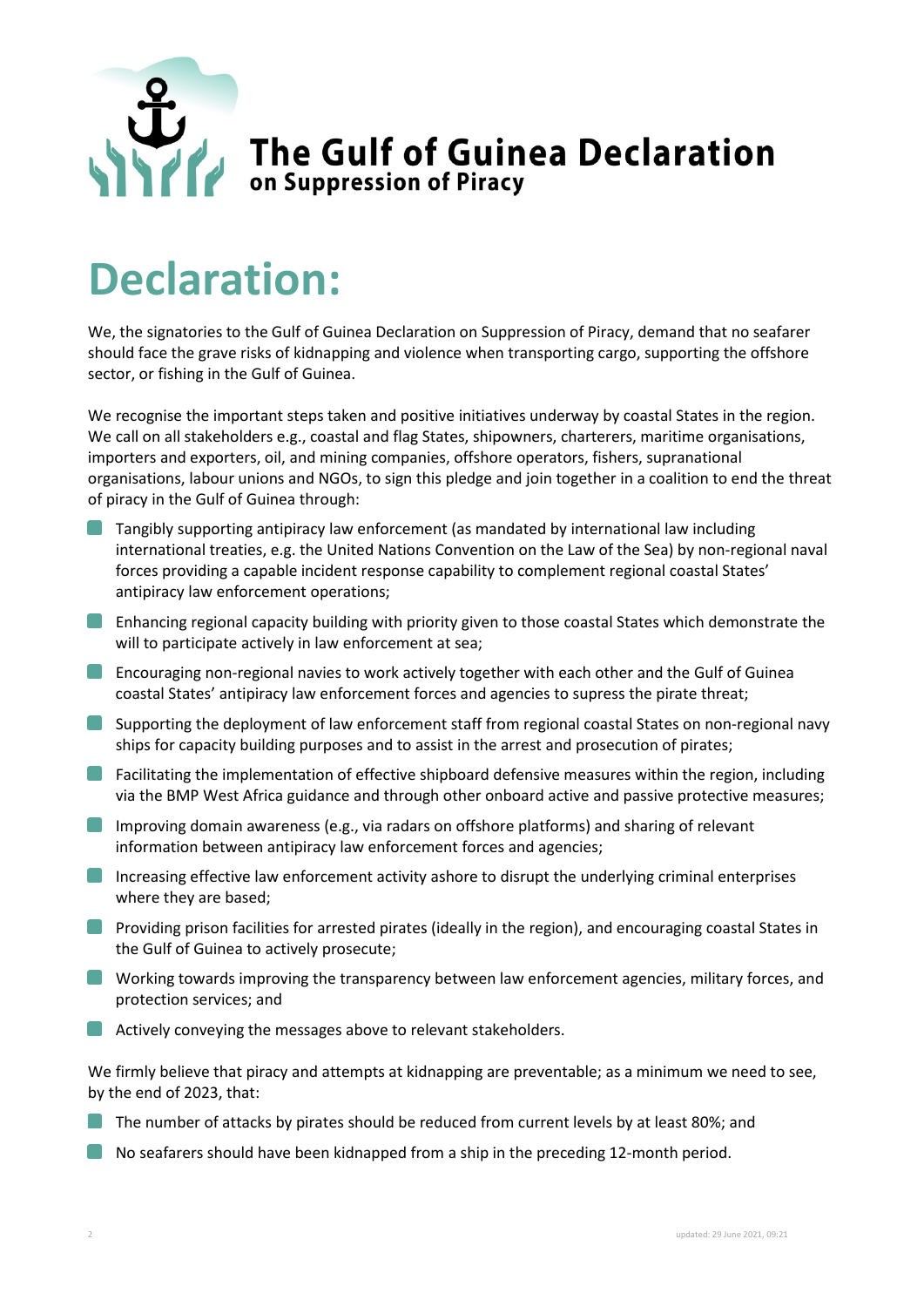

## **Signatories:**

- *1. A.P. Moller-Maersk, Denmark*
- *2. Addax Energy SA, Switzerland*
- *3. AF Legal Law Firm, Senegal*
- *4. Africa Express Line Ltd, United Kingdom*
- *5. Akmar Shipping And Trading SA, Turkey*
- *6. Alandia Försäkring Abp, Finland*
- *7. Alkships, Turkey*
- *8. Alliance of Friendship Sea (AFS Marine)*
- *9. Alpina Chartering ApS, Denmark*
- *10. Ambra Shipmanagement Ltd, Cyprus*
- *11. Amoretti Armatori Group, Italy*
- *12. Anglo Ardmore Ship Management Ltd, Hong Kong China*
- *13. Anglo-Eastern Univan Group, Hong Kong China*
- *14. Angora Shipping & Trading, Turkey*
- *15. Anuket Shipping Holding Ltd, Malta*
- *16. Ardmore Shipping Services Ltd, Ireland*
- *17. Arkas Shipping and Transport SA, Turkey*
- *18. Armateurs de France, France*
- *19. Armona Denizcilik A.Ş., Turkey*
- *20. ARX Mouldings, United Kingdom*
- *21. Asiatic Lloyd Maritime LLP, Singapore*
- *22. Asociación de Grandes Atuneros Congeladores (AGAC) / Organización de Productores de Grandes Atuneros Congeladores (OPAGAC), Spain*
- *23. Assarmatori, Italy*
- *24. Associação Brasileira dos Armadores de Cabotagem, Brazil*
- *25. Association of German Shipmasters and Ship Officers (Verband Deutscher Kapitäne und Schiffsoffiziere), Germany*
- *26. Associazione di Consulenza in Diritto del Mare (ASCOMARE), Italy*
- *27. Assuranceforeningen Skuld (Gjensidig), Norway*
- *28. Atlantic Bulk Carriers Management Ltd, Greece*
- *29. Atlantic Lloyd GmbH & Co KG, Germany*
- *30. Augusta Due Srl, Italy*
- *31. Augustea Group S.p.A., Italy*
- *32. BAMBINI S.p.A., Italy*
- *33. Belships ASA, Oslo, Norway*
- *34. Bernhard Schulte GmbH & Co KG, Germany*
- *35. BG Shipping Company Ltd, Hong Kong China*
- *36. BIMCO*
- *37. Bloomfield LP, Nigeria*
- *38. BOCS Bremen Overseas Chartering and Shipping GmbH, Germany*
- *39. Borealis Maritime Ltd, United Kingdom*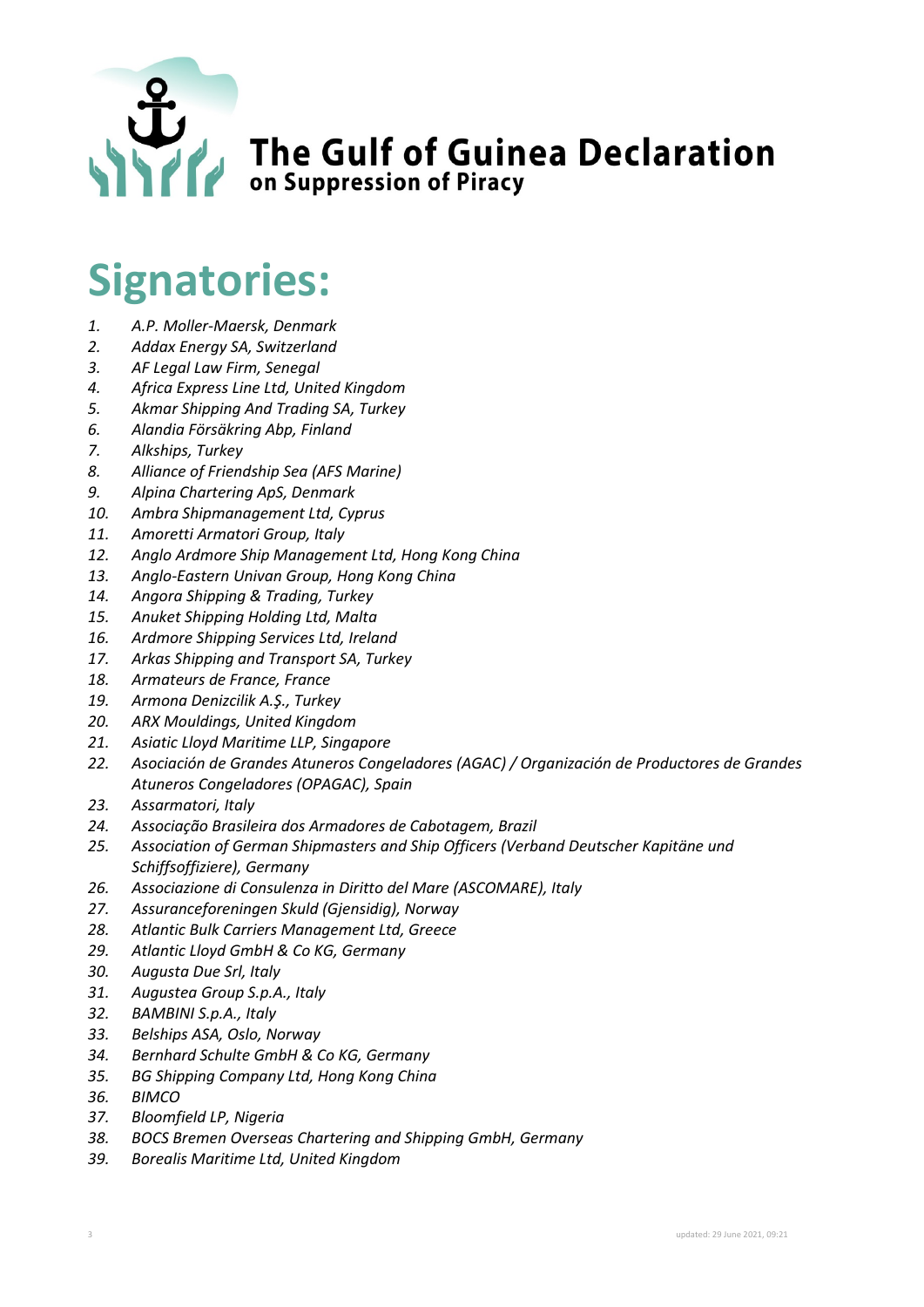

- *40. BREB GmbH & Co KG, Germany*
- *41. BSM Bernhard Schulte Shipmanagement, Germany*
- *42. Bulgarian Association of Shipbrokers and Agents (BASBA), Bulgaria*
- *43. Bulgarian Chamber of Shipping, Bulgaria*
- *44. Burtrans Denizcilik Ve Ticaret Ltd, Turkey*
- *45. BW Epic Kosan, Singapore*
- *46. BW Group, Singapore*
- *47. BW LPG, Singapore*
- *48. C Transport Maritime SAM, Monaco*
- *49. Canfornav Inc, Canada*
- *50. Capa Shipping, Turkey*
- *51. Capital Gas Shipmanagement Corp., Greece*
- *52. Capital Ship Management Corp., Greece*
- *53. Capital-Executive Ship Management Corp., Greece*
- *54. Carbofin S.p.A., Italy*
- *55. Carl Büttner GmbH & Co KG, Germany*
- *56. Carl Büttner Shipmanagement GmbH, Germany*
- *57. Caronte & Tourist S.p.A., Italy*
- *58. Cem Denizcilik San. Ve Tic. AS, Turkey*
- *59. Cenker Shipping, Turkey*
- *60. Centro de Navegación Argentina, Argentine*
- *61. Centro interdipartimentale di Ricerca sull'Adriatico e il Mediterraneo (CiRAM), Italy*
- *62. Chandris (Hellas) Inc, Greece*
- *63. China Merchants Energy Shipping Co Ltd, China*
- *64. China Shipowners' Association, China*
- *65. Christiania Shipping A/S, Denmark*
- *66. Clipper Bulk A/S, Denmark*
- *67. CMA CGM, France*
- *68. Coeclerici SpA, Italy*
- *69. Columbia Shipmanagement Ltd, Cyprus*
- *70. Common Progress Co Na Sa, Greece*
- *71. CONFITARMA, Confederazione Italiana Armatori, Italy*
- *72. Container Ship Safety Forum*
- *73. Contships Management Inc, Greece*
- *74. COSCO Shipping (Hong Kong), Hong Kong China*
- *75. COSCO Shipping Bulk Co Ltd, China*
- *76. COSCO Shipping Lines, China*
- *77. COSCO Shipping Specialized Carrier Co Ltd, China*
- *78. COSCO WALLEM Ship Management Co Ltd, Hong Kong China*
- *79. Crowley Maritime Corporation, USA*
- *80. Crystal Pool Ship Management Srl, Italy*
- *81. Cyprus Shipping Association, Cyprus*
- *82. Cyprus Shipping Chamber, Cyprus*
- *83. Dalmare SpA, Italy*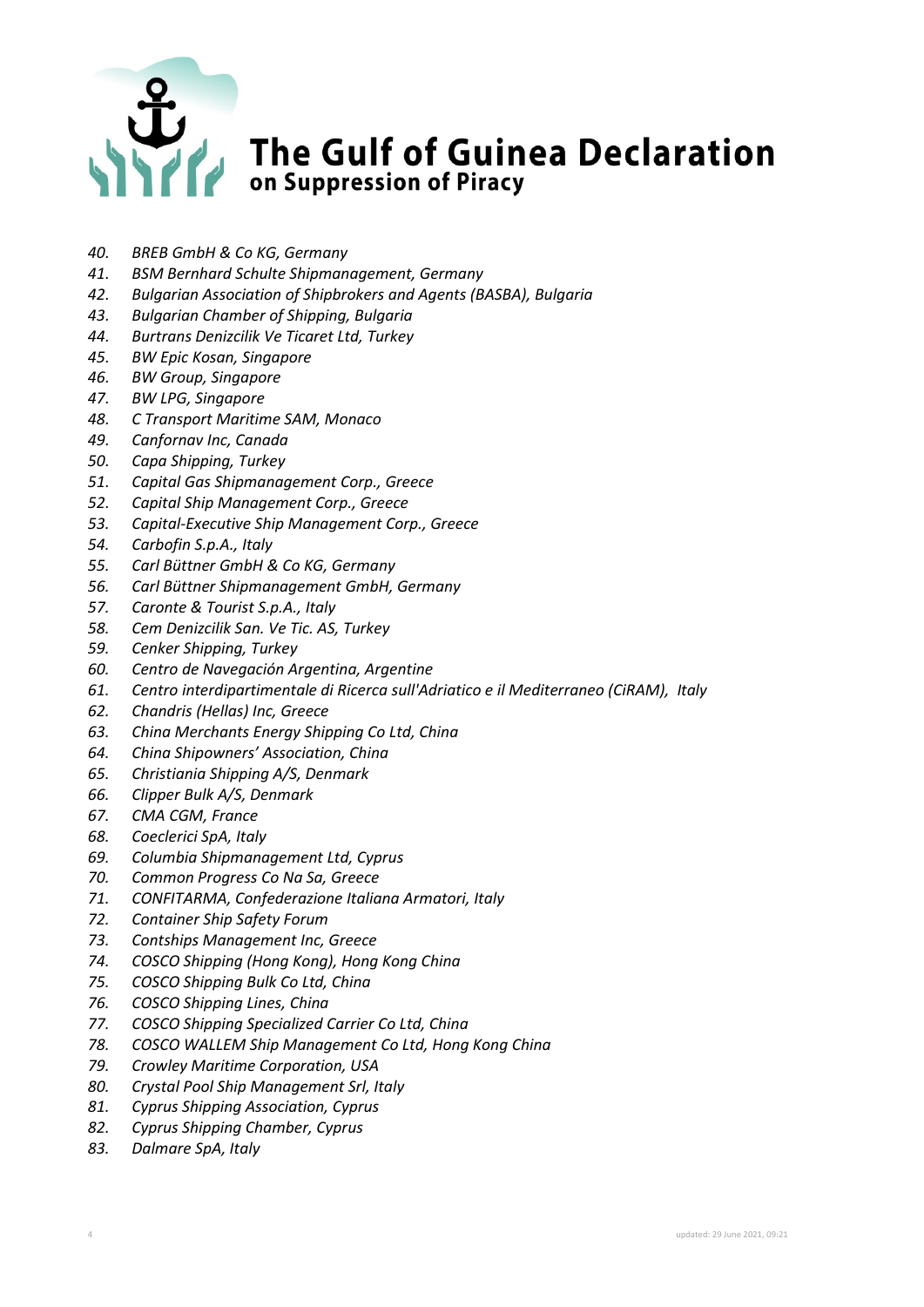

- *84. Dampskibselskabet NORDEN A/S, Denmark*
- *85. Danish Shipping, Denmark*
- *86. De Poli Tankers Holding BV, The Netherlands*
- *87. Dee4 Capital Partners ApS, Denmark*
- *88. Denholm Group, United Kingdom*
- *89. Densa Tanker Isletmeciligi Ltd Sirketi, Turkey*
- *90. DG Risk Consultants Ltd, United Kingdom*
- *91. DMV Shipping Ltd, Turkey*
- *92. DNK - The Norwegian Shipowners' Mutual War Risks Insurance Association, Norway*
- *93. Donnelly Tanker, Cyprus*
- *94. Dryad Global, United Kingdom*
- *95. Eagle Bulk, USA*
- *96. Eastern Mediterranean Maritime Ltd, Greece*
- *97. Efemay Shipping Co, Turkey*
- *98. Ekmen Denizcilik Ve Tic Ltd STI, Turkey*
- *99. Emarat Maritime LLC, Dubai UAE*
- *100. Empros Lines Shipping Company, Greece*
- *101. Enesel Ltd, Cyprus*
- *102. Enterprises Shipping & Trading SA, Greece*
- *103. Ernst Russ Maritime Management GmbH, Germany*
- *104. Ersagun Denizcilik Turizm Tic ve San Ltd Sti, Turkey*
- *105. ESC Global Security, Estonia*
- *106. Esenyel Partners Lawyers & Consultants, Turkey*
- *107. Eurobulk Ltd, Greece*
- *108. Eurodry Ltd*
- *109. European Community Shipowners' Associations (ECSA)*
- *110. Euroseas Ltd*
- *111. Excelerate Energy L.P., USA*
- *112. Eze Denizcilik Ve Tic Ltd Stý, Turkey*
- *113. Fleet Management Ltd, Hong Kong China*
- *114. FONASBA*
- *115. Fortuna Seaside Bulk Carriers A/S, Denmark*
- *116. Franco Española Maritima sl (FEM), Spain*
- *117. Franman SA, Greece*
- *118. Fratelli d'Amico Armatori, Italy*
- *119. Genavir*
- *120. General Shipping Agencies (Pvt) Ltd, Pakistan*
- *121. German Marine Agencies, Inc, Phillipines*
- *122. German Nautical Association founded 1868, Germany*
- *123. German Shipowners Association – VDR, Germany*
- *124. German Shipowners' Defence Association - SDR, Germany*
- *125. Gestioni Armatoriali Srl, Italy*
- *126. Gleamray Maritime Inc, Greece*
- *127. Global Marine Service Co Ltd, Turkey*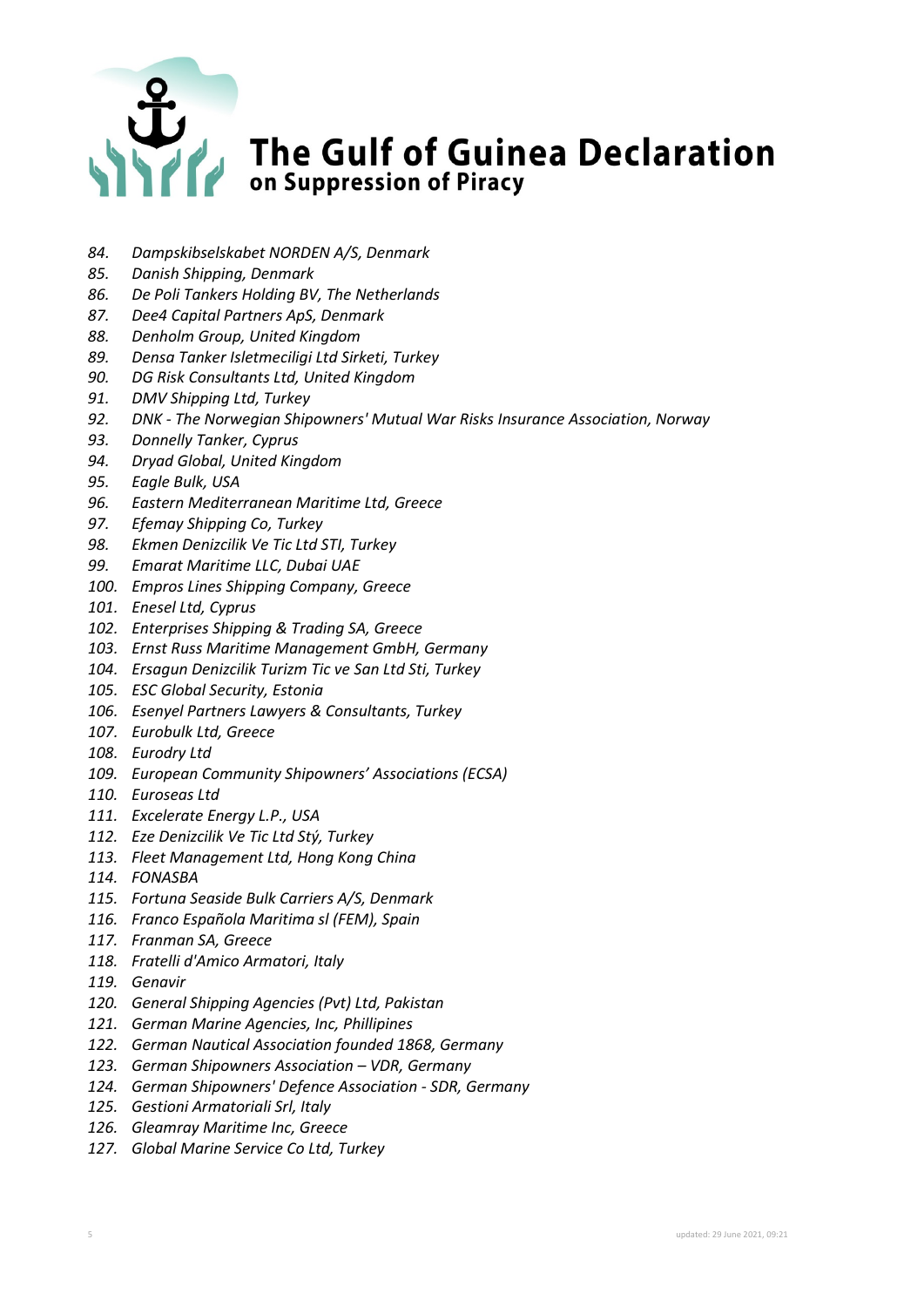

- *128. GOG Marine Ltd, Nigeria*
- *129. Golden Port Shipmanagement Ltd, Greece*
- *130. Grimaldi Group, Italy*
- *131. Gruppo Grendi, Italy*
- *132. H Kalkavan Shipping, Turkey*
- *133. Hafnia, Singapore*
- *134. Hapag-Lloyd, Germany*
- *135. Harper Petersen, Germany*
- *136. Hellenic Mutual War Risks Association (Bermuda) Ltd*
- *137. Histria Shipmanagement SRL, Romania*
- *138. Höegh LNG Holdings Ltd, Norway*
- *139. Hong Kong Shipowners Association, Hong Kong China*
- *140. Indian National Shipowners' Association, India*
- *141. Indian Register of Shipping, India*
- *142. InterManager*
- *143. International Chamber of Shipping (ICS)*
- *144. International Maritime Employers' Council Ltd, United Kingdom*
- *145. International Seaways, Inc, USA*
- *146. International Shipbrokers Inc, Greece*
- *147. International Ship-Owners Alliance Canada (ISAC), Canada*
- *148. International Transport Workers' Federation*
- *149. INTERSCAN Schiffahrtsgesellschaft GmbH, Germany*
- *150. Intership Navigation Co Ltd, Cyprus*
- *151. Istanbul 34 Ship Services and Shipping Agency, Turkey*
- *152. J\*S Maritime Partners (Pty) Ltd, South Africa*
- *153. JB Nautic Safety BV, The Netherlands*
- *154. Jevkon Oil & Gas Ltd, Nigeria*
- *155. Jifmar Offshore Services, France*
- *156. K Line Bulk Shipping (UK) Ltd, United Kingdom*
- *157. Kaptanoglu Shipping Group of Companies, Turkey*
- *158. Kawasaki Kisen Kaisha Ltd, Japan*
- *159. Kelebek Denizcilik Ve Ticaret Ltd, Turkey*
- *160. Kristian Gerhard Jebsen Skipsrederi AS, Norway*
- *161. K-Ships Srl, Italy*
- *162. Kuwait Oil Tanker Company SAK, Kuwait*
- *163. Kyklades Maritime Corporation, Greece*
- *164. Landbridge Ship Management (HK) Ltd, Hong Kong China*
- *165. Lauritzen Bulkers A/S, Denmark*
- *166. Lemissoler Navigation Co Ltd, Cyprus*
- *167. Leonhardt & Blumberg Shipmanagement GmbH & Co KG, Germany*
- *168. Liberian Shipowners' Council, Liberia*
- *169. Lighthouse Navigation Pte Ltd, Singapore*
- *170. Lomar Shipping, United Kingdom*
- *171. Louis Dreyfus Armateurs, France*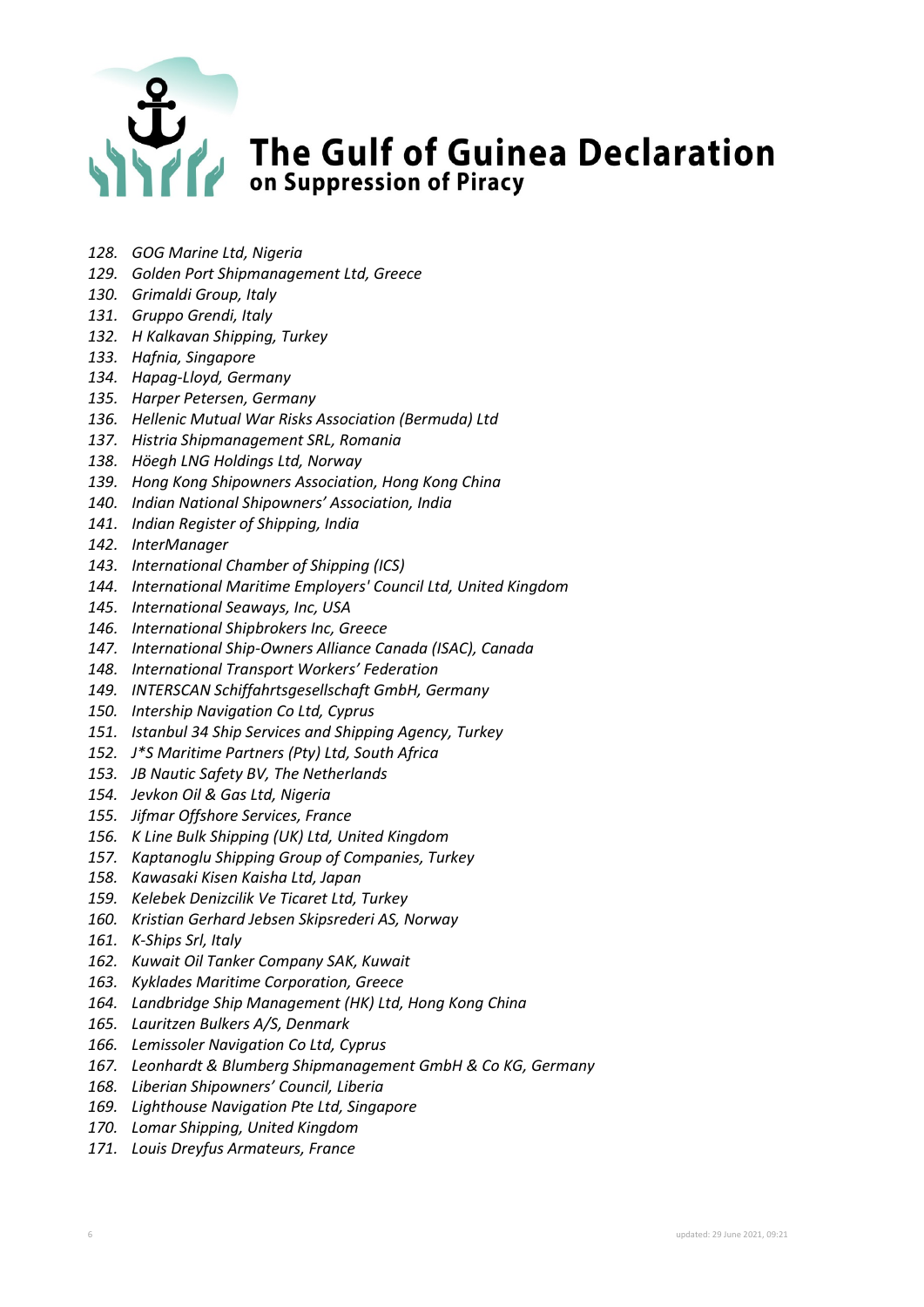

- *172. Loyal Shipping Co Ltd, Marshall Islands*
- *173. Lubeca Marine Management GmbH & Co KG, Germany*
- *174. Lundqvist Rederierna, Finland*
- *175. Maersk Drilling A/S, Denmark*
- *176. Maersk Supply Service, Denmark*
- *177. Maersk Tankers A/S, Denmark*
- *178. Mandarin Shipping Ltd, Hong Kong China*
- *179. Marguisa Shipping Lines, SLU, Spain*
- *180. Marin Shipmanagement Ltd, Cyprus*
- *181. Marine One PVT LTD, Sri Lanka*
- *182. Marine Transport Workers' Trade Union of Ukraine, Ukraine*
- *183. Marine Trust Ltd, Greece*
- *184. Maritime Association of Shipowners and Agents, Turkey*
- *185. Maritime Risk Services, Greece*
- *186. MariTrace Ltd, United Kingdom*
- *187. Marlow Navigation Co Ltd, Cyprus*
- *188. Marnavi S.p.A., Italy*
- *189. Marti Denizcilik Ve Gemi Işletmeciliği A.Ş., Turkey*
- *190. Master Shipmanagement Ltd, The Netherlands*
- *191. Mediterranea di Navigazione S.p.A., Italy*
- *192. Meiji Shipping Co Ltd, Japan*
- *193. Mental Health Support Solutions GmbH, Germany*
- *194. Meryem Ana Deniz Ticaret Ltd Sti, Turkey*
- *195. MF Shipping Group, The Netherlands*
- *196. MH Bland Port Agency, Spain*
- *197. Minerva Marine Inc, Greece*
- *198. Mitsui O.S.K. Lines, Ltd, Japan*
- *199. MOL Chemical Tankers, Singapore*
- *200. Monjasa Group, Denmark*
- *201. Montanmar SA, Spain*
- *202. Morfini S.P.A., Italy*
- *203. MSC Mediterranean Shipping Company, Switzerland*
- *204. National Union of Seafarers of India, India*
- *205. Nautischer Verein Cuxhaven eV*
- *206. Navarone SA*
- *207. Navigazione Montanari, Italy*
- *208. Navios Shipmanagement Inc, Greece*
- *209. Neverland Shipping Srl, Italy*
- *210. NICO Maritime Security Solutions Ltd, Nigeria*
- *211. Norbulk Shipping UK LTD, United Kingdom*
- *212. NORDEN SYNERGY Ship Management A/S, Denmark*
- *213. Nordic Shipholding A/S, Denmark*
- *214. Nordisk Defence Club, Norway*
- *215. Norwegian Shipowners' Association, Norway*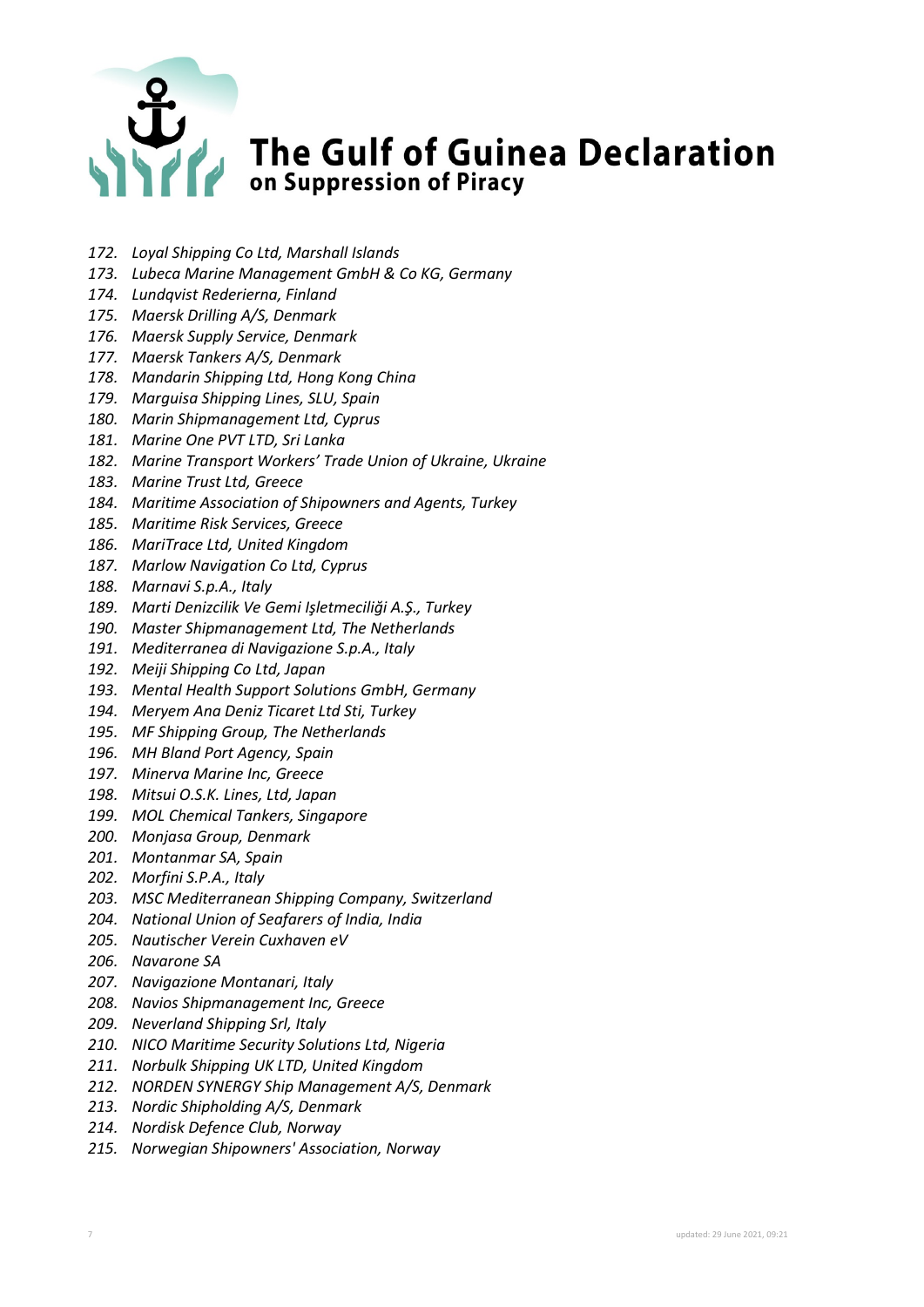## The Gulf of Guinea Declaration

- *216. Nyala Shipping SA, Switzerland*
- *217. NYK Line, Japan*
- *218. OBT Shipping Group, Dubai UAE*
- *219. Ocean Giant Security Services Ltd (OGSS), Nigeria*
- *220. Ocean Network Express Pte.Ltd (ONE)*
- *221. Ocean7 Projects ApS, Denmark*
- *222. Oceangold Tankers Inc, Greece*
- *223. Oldendorff Carriers GmbH & Co KG, Germany*
- *224. Olympic Vision Maritime Co Inc, Greece*
- *225. Omni Corporate Solutions Inc, USA*
- *226. Omni Sigorta ve Reasurans Brokerlik Hizmetleri Ltd Sti., Turkey*
- *227. One Shipbrokers BV, The Netherlands*
- *228. Oras Denizcilik ve Ticaret Ltd Şti., Turkey*
- *229. Orient Overseas Container Line, Hong Kong China*
- *230. Oskar Wehr KG (GmbH & Co), Germany*
- *231. Ottavio Novella SpA, Italy*
- *232. Pacific Basin Shipping (HK) Ltd, Hong Kong China*
- *233. Panama Maritime Authority*
- *234. Pantheon Tankers Management Ltd, Greece*
- *235. Pasifik Lojistik Grubu Ve Denizcilik A.S, Turkey*
- *236. PB Tankers SpA, Italy*
- *237. Pearl Naval Group, Turkey*
- *238. Perseveranza Spa Di Navigazione, Italy*
- *239. Peter Döhle Schiffahrts-KG, Germany*
- *240. Petrochem General Management S.A, Greece*
- *241. PMH: Nautic Africa/Veecraft Marine, RSA*
- *242. Portuguese Shipping Agents Association (AGEPOR), Portugal*
- *243. Posidonia Shipping & Trading Ltda., Brazil*
- *244. Protection Vessels International Ltd, United Kingdom*
- *245. PSTV ENERGY DMCC, Dubai UAE*
- *246. PT Asian Bulk Logistics, Indonesia*
- *247. Ranmarine Denizcilik Ltd, Turkey*
- *248. Reederei F. Laeisz GmbH, Germany*
- *249. Reliance Bulk Carriers LLC, USA*
- *250. Rightship, United Kingdom*
- *251. Rimorchiatori Riuniti Group, Italy*
- *252. RINA S.p.A., Italy*
- *253. Riverlake Shipping S.A, Switzerland*
- *254. Royal Association of Netherlands Shipowners (KVNR), The Netherlands*
- *255. S4M Group of Companies, The Netherlands*
- *256. S4M Shipping BV, The Netherlands*
- *257. SAFETY4SEA*
- *258. Sailors' Society, United Kingdom*
- *259. Samba Shipping, Brazil*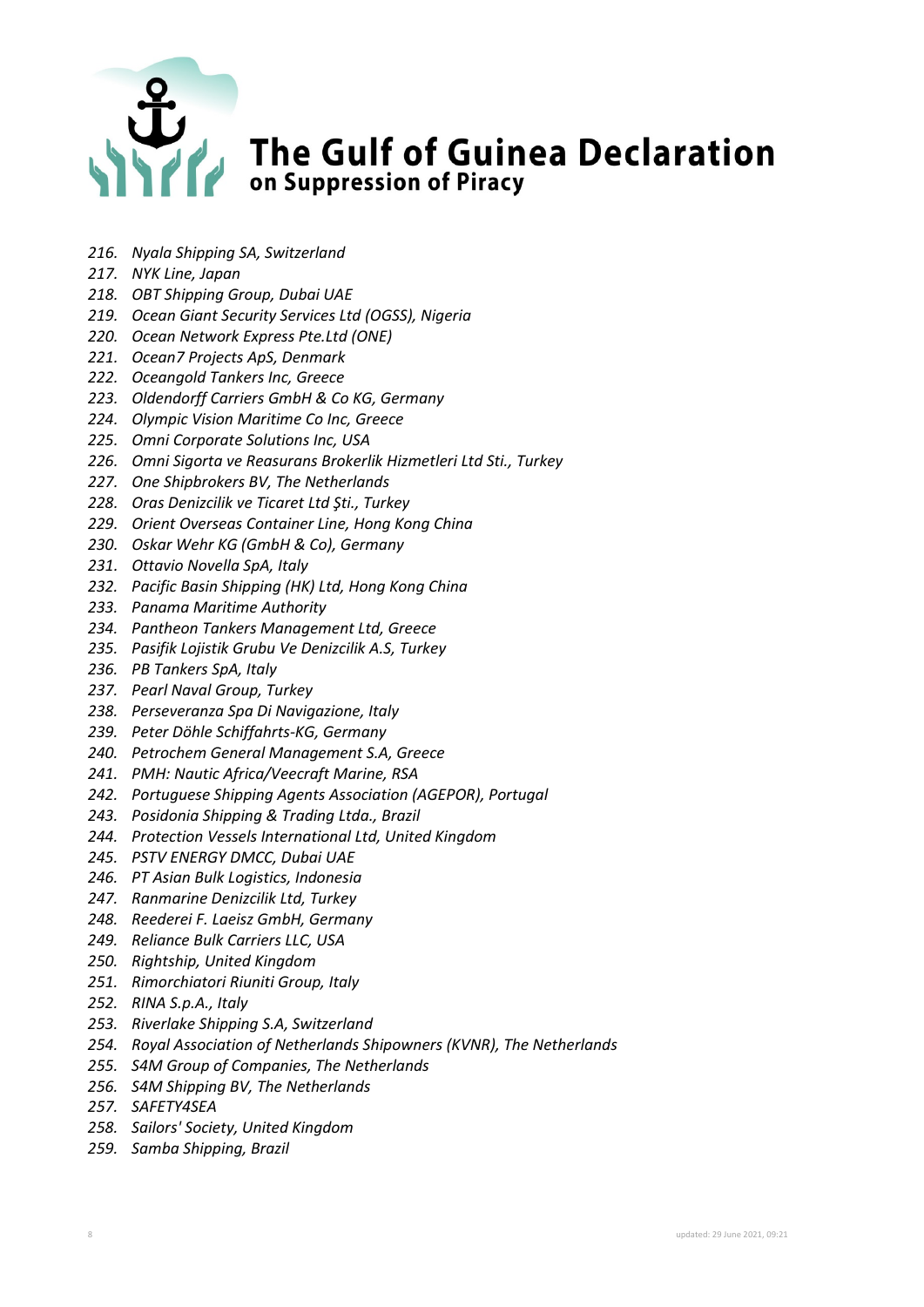

- *260. Sanmar Shipping Ltd, India*
- *261. Sea Guardian S.G. Ltd, Greece*
- *262. Sea Trade Holdings, USA*
- *263. Sea Traders SA, Greece*
- *264. Seacon Ships Management Co, Ltd, China*
- *265. Seafarers Union of Russia, Russia*
- *266. Seagull Maritime, United Kingdom*
- *267. Seamar Management SA, Greece*
- *268. Seaspan Ship Management Ltd, Canada*
- *269. Seastar Chartering Ltd, Greece*
- *270. Seastar Shipmanagement Ltd, Greece*
- *271. Seatrade Groningen BV, The Netherlands*
- *272. Seatrade Groningen BV, The Netherlands*
- *273. Shamrock Maritime SARL, Monaco*
- *274. Shi.E.L.D Services srl, Italy*
- *275. Silver Lake Shipping Company S.A, Greece*
- *276. Simatech Shipping LLC, Dubai UAE*
- *277. Società Armatoriale Italiana Srl, Italy*
- *278. Spanish Association of Ship Agents, ASECOB, Spain*
- *279. Spanish Shipowners association (ANAVA), Spain*
- *280. SPI Marine, United Kingdom*
- *281. Spliethoff Transport BV, The Netherlands*
- *282. Springfield Shipping Co Panama SA, Greece*
- *283. Star Bulk, Greece*
- *284. Statu Shipping, Turkey*
- *285. Steamship Mutual Underwriting Association (Europe) Ltd*
- *286. Steamship Mutual Underwriting Association Ltd*
- *287. Stella Maris International Network, Vatican City*
- *288. Stronghold Seccuracy - Services, Lda, Portugal*
- *289. Sude Denizcilik, Turkey*
- *290. Supermaritime Agency Group, The Netherlands*
- *291. Swire Pacific Offshore Operations (Pte) Ltd, Singapore*
- *292. Swiss Shipowners Association, Switzerland*
- *293. Swiss Trading And Shipping Association (STSA), Switzerland*
- *294. Tatham & Co, United Kingdom*
- *295. Tayf Shipping & Transportation Industry Co Ltd, Turkey*
- *296. Technomar Shipping Inc, Greece*
- *297. The Bahamas Shipowners Association, Bahamas*
- *298. The Britannia Steam Ship Insurance Association Europe UK Branch, United Kingdom*
- *299. The Chamber of Shipping of America, USA*
- *300. The Great Eastern Shipping Co Ltd, India*
- *301. The Hadley Shipping Co Ltd, United Kingdom*
- *302. The International Seafarers Welfare Assistance Network (ISWAN), United Kingdom*
- *303. The Liberian Registry*